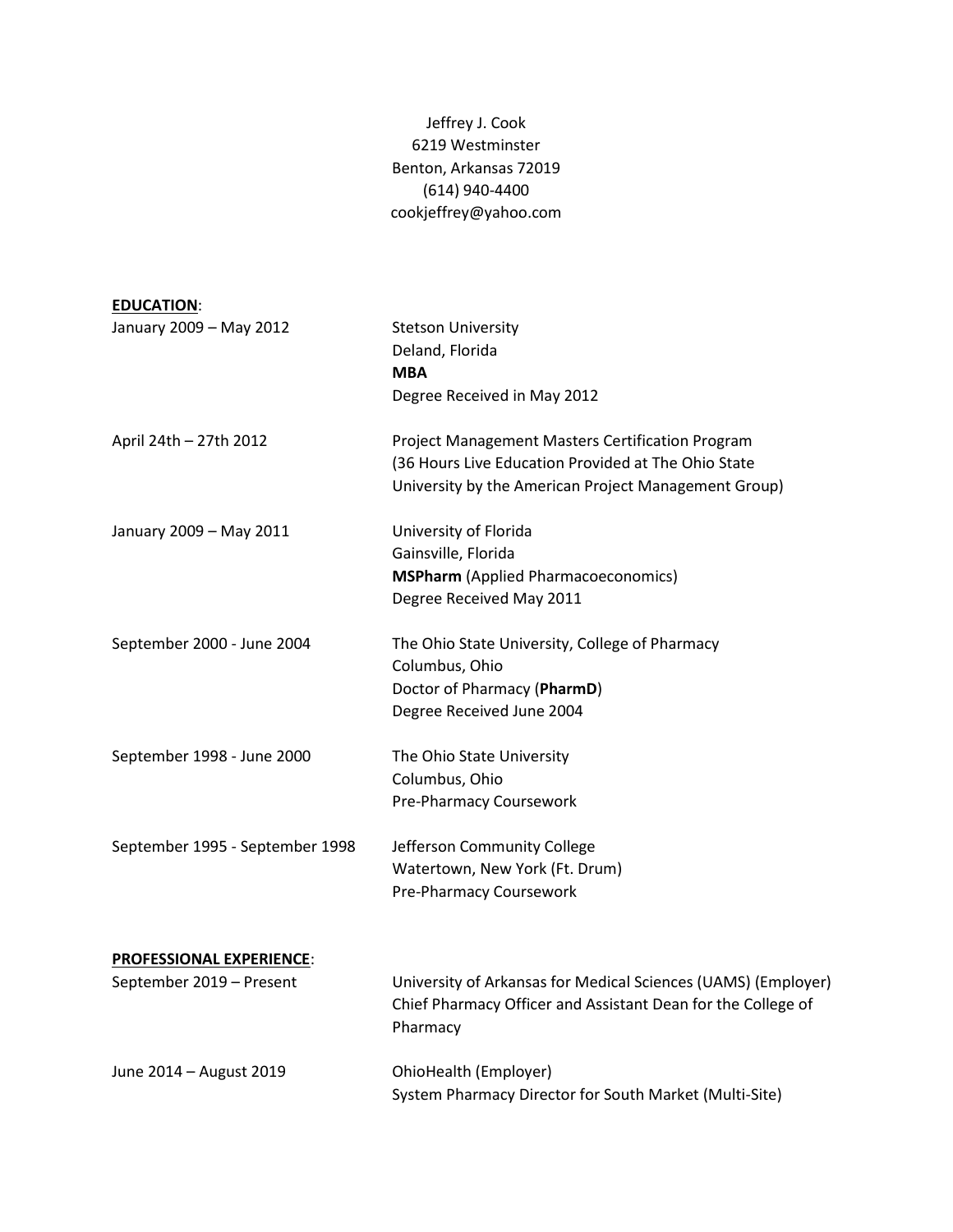|                                                                | Jeffrey J. Cook<br>6219 Westminster<br>Benton, Arkansas 72019<br>(614) 940-4400<br>cookjeffrey@yahoo.com                                                                                                                                                                                                                                            |
|----------------------------------------------------------------|-----------------------------------------------------------------------------------------------------------------------------------------------------------------------------------------------------------------------------------------------------------------------------------------------------------------------------------------------------|
|                                                                | Grant Medical Center (Level 1 Trauma Center), Grove City<br>Methodist Hospital, Free Standing Emergency Department<br>Network, Pickerington Medical Campus, Westerville Medical<br>Campus, (Closed Doctors Hospital Nelsonville), Free Standing<br><b>Emergency Department Network, and Pharmacy Float Pool</b><br>Resource Director Columbus, Ohio |
| June 2004 - June 2014                                          | Samaritan Regional Health System (Employer)<br>Ashland, Ohio<br><b>Pharmacy Director</b><br>Clinical and Operational Pharmacy Leadership                                                                                                                                                                                                            |
| August 2003 - May 2004                                         | <b>Advanced Pharmacy Practice Experiences</b><br>Various Settings to Prepare for Pharmacy Career                                                                                                                                                                                                                                                    |
| September 1998 - August 2003                                   | Various Jobs in Construction, while in school Full-Time                                                                                                                                                                                                                                                                                             |
| September 1990 - September 1998                                | U.S. Army (Honorable Discharge to attend College)<br>Various Progressing Roles as a Leader                                                                                                                                                                                                                                                          |
| <b>LICENSURE AND CERTIFICATIONS:</b><br>October 2019 - Present | Arkansas State Board of Pharmacy<br>Pharmacist Licensure (Number PD 15229)<br>Pharmacist In-Charge (UAMS HP00284)                                                                                                                                                                                                                                   |
| June 2004 - Present                                            | Ohio State Board of Pharmacy<br>Pharmacist Licensure (Number 03-2-26340)                                                                                                                                                                                                                                                                            |
| September 2004 - Present                                       | American Pharmacists Association - Pharmacy-Based<br><b>Immunization Certificate</b>                                                                                                                                                                                                                                                                |
| September 2004 - Present                                       | American Heart Association - Heartsaver AED and CPR Program<br><b>Completion Basic Life Support (BLS)</b>                                                                                                                                                                                                                                           |
| February 2015                                                  | <b>EPIC</b> Willow Inpatient and Ambulatory Training Completed                                                                                                                                                                                                                                                                                      |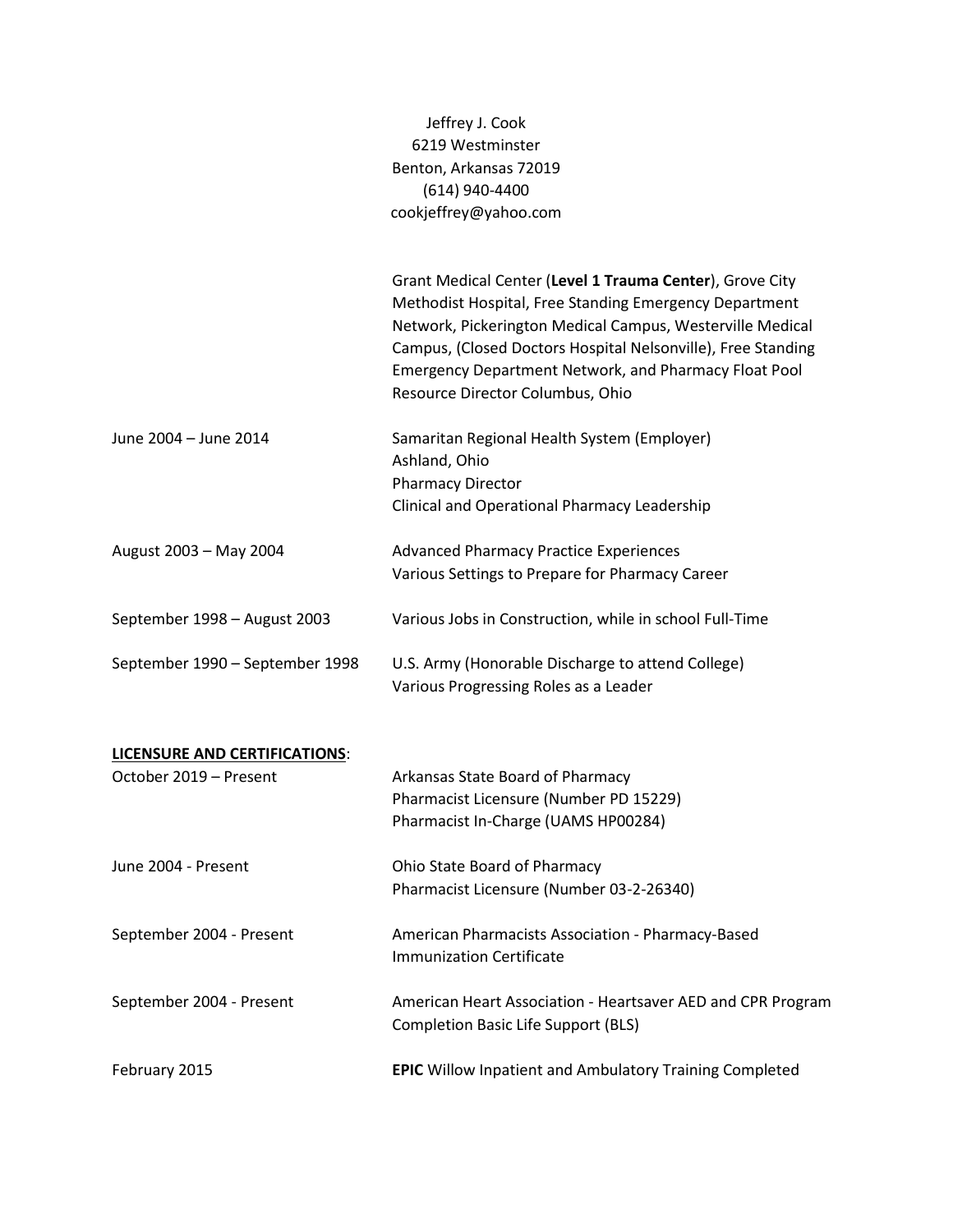Jeffrey J. Cook 6219 Westminster Benton, Arkansas 72019 (614) 940-4400 cookjeffrey@yahoo.com

| <b>TEACHING EXPERIENCE:</b>                                  |                                                                                                      |
|--------------------------------------------------------------|------------------------------------------------------------------------------------------------------|
| 2019 - Present                                               | Preceptor (Residency, APPE, IPPE) for UAMS                                                           |
| 2016 to 2019                                                 | Men's Group Leadership (Crossroads Community Church)                                                 |
| 2016 to 2019                                                 | Residency Preceptor for OhioHealth Health System Pharmacy<br><b>Administration Residency Program</b> |
| January 2013 to 2019                                         | Teaching Assistant for University of Florida                                                         |
| August 2004 to 2019                                          | Preceptor for Ohio State University, Ohio Northern University                                        |
| January 1996 - September 1998                                | Equal Opportunity Instructor for U.S. Army, Ft. Drum N.Y.                                            |
|                                                              |                                                                                                      |
| <b>PROFESSIONAL MEMBERSHIPS:</b><br>September 2019 - Present | Arkansas Association of Health Systems Pharmacists (AAHP)                                            |
| August 2004 - Present                                        | American Society of Health-Systems Pharmacists (ASHP)<br>(Number 04238166)                           |
| August 2004 - 2019                                           | Ohio Society of Health-System Pharmacists (OSHP)                                                     |
|                                                              |                                                                                                      |
| <b>SERVICE ACTIVITIES:</b><br>September 2019 - Present       | Department of Diversity, Equity, Inclusion (UAMS Veterans)                                           |
| February 2018 - 2019                                         | Diversity and Inclusion Council at OhioHealth                                                        |
| January 2018 - August 2019                                   | <b>Operation Feed Business Unit Leader</b>                                                           |
| $2017 - 2019$                                                | Veterans Business Relations Group at OhioHealth                                                      |
| $2016 - 2019$                                                | American Heart Association "Heart Walk" Business Unit Leader                                         |
| September 2019 - Present                                     | Backpack Ministry at Midtowne Church (Food Distribution)                                             |
| $2004 - 2019$                                                | Crossroads Community Church (Food Distribution,<br>Neighborhood Clean Up, Maintenance as Needed)     |